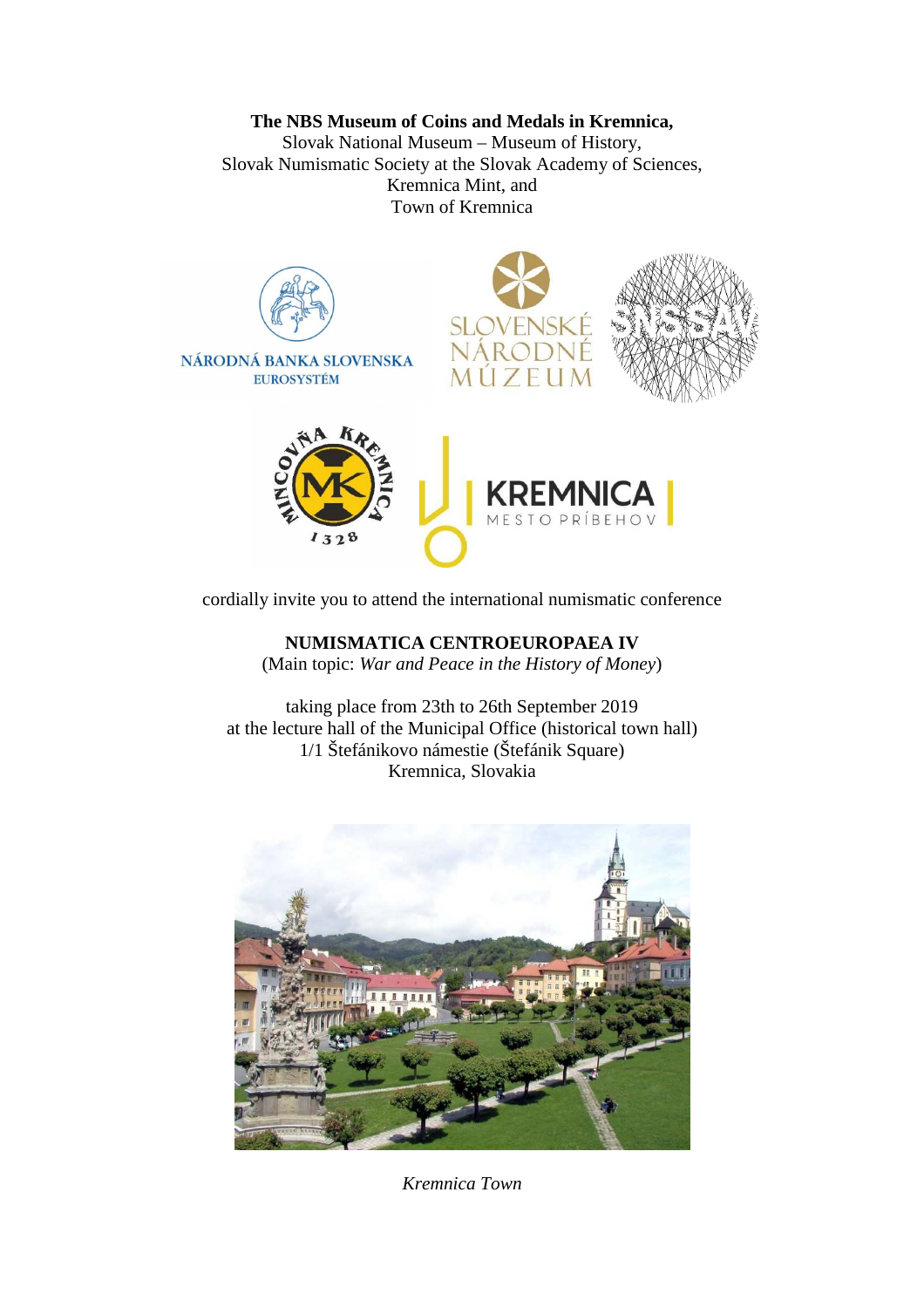**Main topic of the conference**: *War and Peace in the History of Money* (Presentations of up to max. 20 minutes in length)

- Wars and their impact on currencies and iconography of money, money in war conflicts, conflicts and their reflection in coin hoards, money as loot or war taxes, mints in wars/vs in peace, war motives on medals and similar artefacts, war specific financing, etc...

- The topic areas relate to the history of money since its existence until 21st century

- The organizers will be happy to welcome other interesting topics from numismatic research as well

## **The languages of the conference**:

Main languages: English and German

Other languages: Slovak, Czech, Polish or other according to participants which country are from

The conference will take place in the old central Slovak town of **Kremnica**, well known for its mint (in continuous operation since 1328), its precious-metal mining industry, and its fine examples of Gothic architecture (including townhouses, the Town Castle, and the medieval fortifications). Kremnica lies in a picturesque valley, surrounded by mountains offering opportunities for sports and hiking. Further information can be found at the following websites:

www.visitkremnica.com, www.kremnica.sk

For further details about the **NBS Museum of Coins and Medals in Kremnica** and about the conference, please visit:

www.muzeumkremnica.sk

## **The conference's international preparatory committee:**

- Dr Melinda Torbágyi Hungarian National Museum, Budapest
- Dr Dagmar Grossmannová Moravian Museum, Brno
- Professor Hubert Emmerig University of Vienna Department of Numismatics and Monetary History
- Professor Borys Paszkiewicz University of Wrocław Institut of Archeology
- Dr Marián Soják Slovak Numismatic Society, Institute of Archaeology at the Slovak Academy of Sciences
- Dr Marek Budaj Slovak National Museum Museum of History, Bratislava
- Ms Magdaléna Kamhalová NBS Museum of Coins and Medals in Kremnica
- Dr Daniel Haas Kianička NBS Museum of Coins and Medals in Kremnica



*The Kremnica Mint*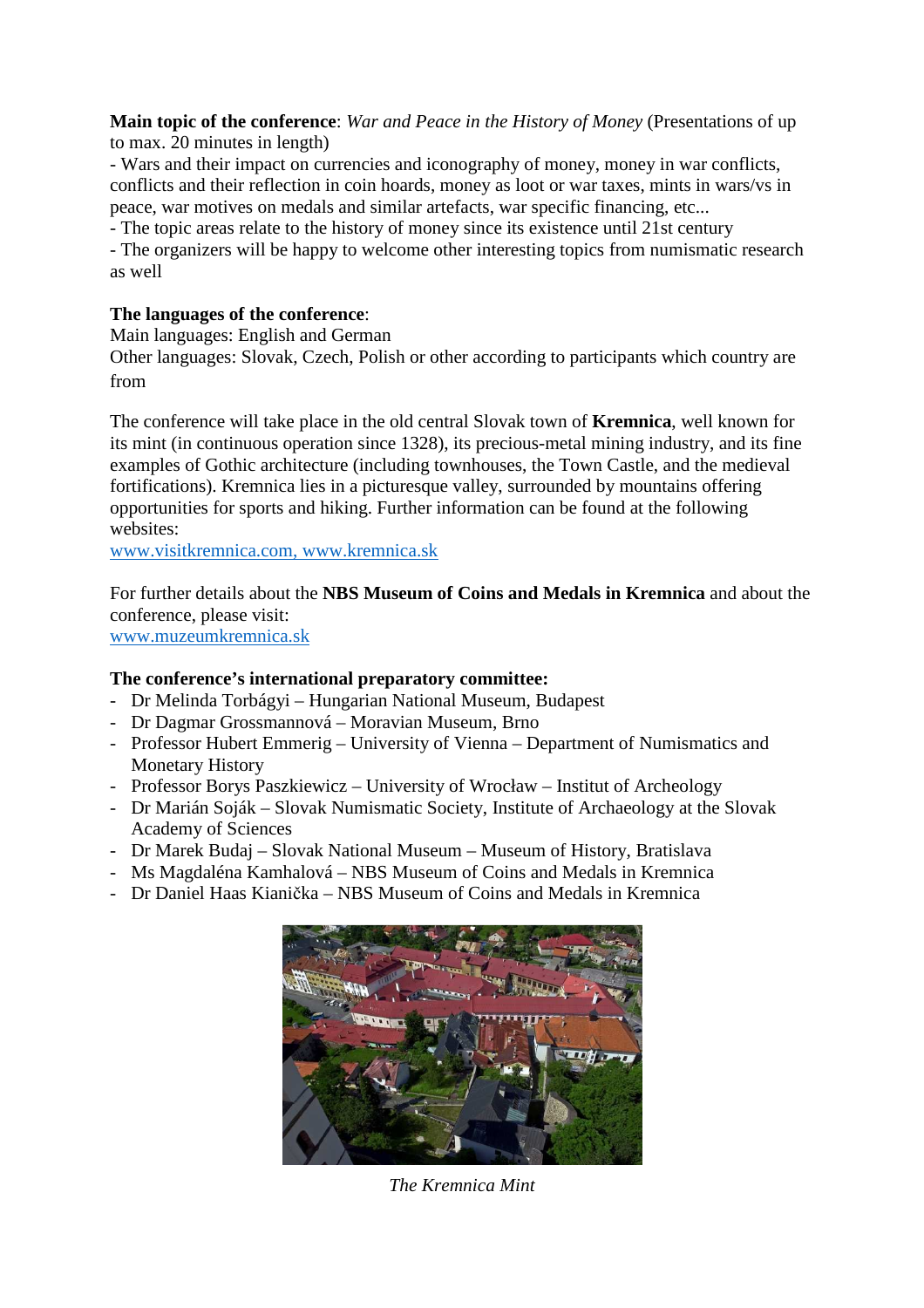# **INFORMATION FOR PARTICIPANTS**

#### PARTICIPATION FEE

The conference participation fee is  $\in$ 35, payable upon registration at the conference venue (participants will receive a receipt for their payment).

### APPLICATIONS, PRESENTATIONS AND ABSTRACTS

*If you wish to attend the conference, please complete the attached application form (personal details; presentation – yes/no; title of presentation; registration for the excursion and conference dinner). Application forms must be received by 30 June 2019 at the following email address or postal address: daniel.kianicka@nbs.sk; or* 

> *NBS – Múzeum mincí a medailí Kremnica Štefánikovo námestie 11/21 967 01 Kremnica Slovensko/Slovakia.*

*Presentation abstracts in English or German (1-2 standard pages in length) should be received by 31 July 2019 at the above email address.* 

#### PUBLICATION

A **publication** of presentations from the conference will be issued in 2020 (as the second issue of the Kremnica museum's volume *"Museion"*).

## ACCOMMODATION

Participants are advised to reserve **accommodation** in Kremnica well in advance.

1) We recommend the following accommodation providers situated in the immediate vicinity of the museum:

- **Penzión & Caffe Veža**: http://www.penzion-veza.sk/ (21 beds)
- **Hotel Centrál**: http://www.hotel-central.sk/ (40 beds)
- 2) Other accommodation in the vicinity of the museum. Making a reservation at the e-mail address: daniel.kianicka@nbs.sk
- **Apartments and Suites** (above the Modrý kocúr restaurant, a historical building at 70/8 Dolná Street): two two-bed rooms and one four-bed room, one night for one person is for 25 euros including a breakfast, pictures of the accommodation: https://www.visitkremnica.com/apartments-and-suites-kremnica/
- **Penzión Ján Volka** (a newly refurbished historical building on SNP Square 3; five apartments for  $2 + 2$  persons), price is not set yet, pictures of this accommodation are in invitation email

3) For information on other accommodation in and around Kremnica, please visit: www.visitkremnica.sk